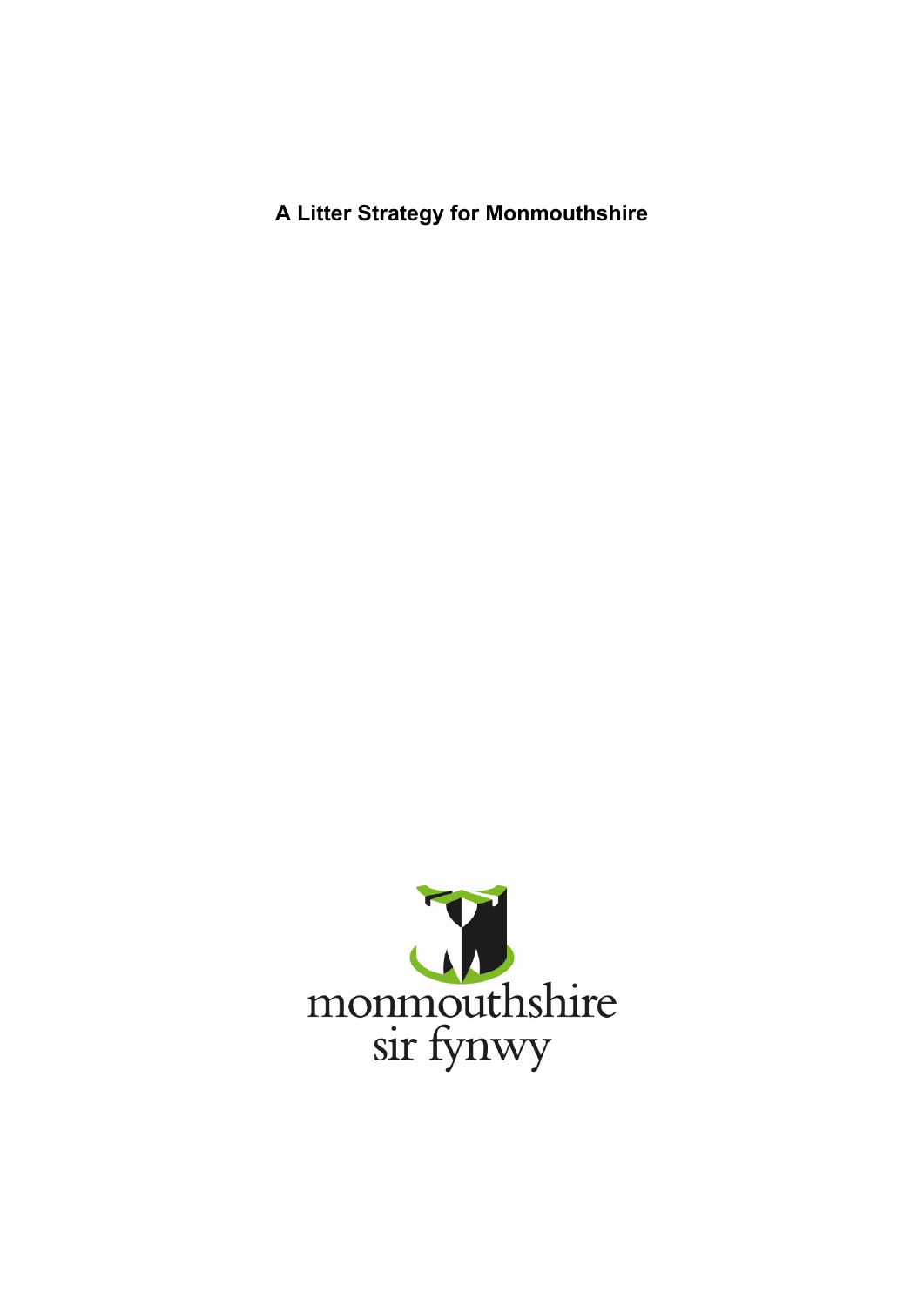| Title                    | Monmouthshire County Council Litter Strategy |
|--------------------------|----------------------------------------------|
| Purpose                  | County council strategy                      |
| Owner                    | <b>Mark Cleaver</b>                          |
| Approved by              |                                              |
| Date                     | 31 <sup>st</sup> October 2018                |
| Version number           | Draft 1                                      |
| <b>Status</b>            |                                              |
| Review date              |                                              |
| Consultation             | <b>Strong Communities Select Committee</b>   |
| <b>Consultation Date</b> | 7 November 2018                              |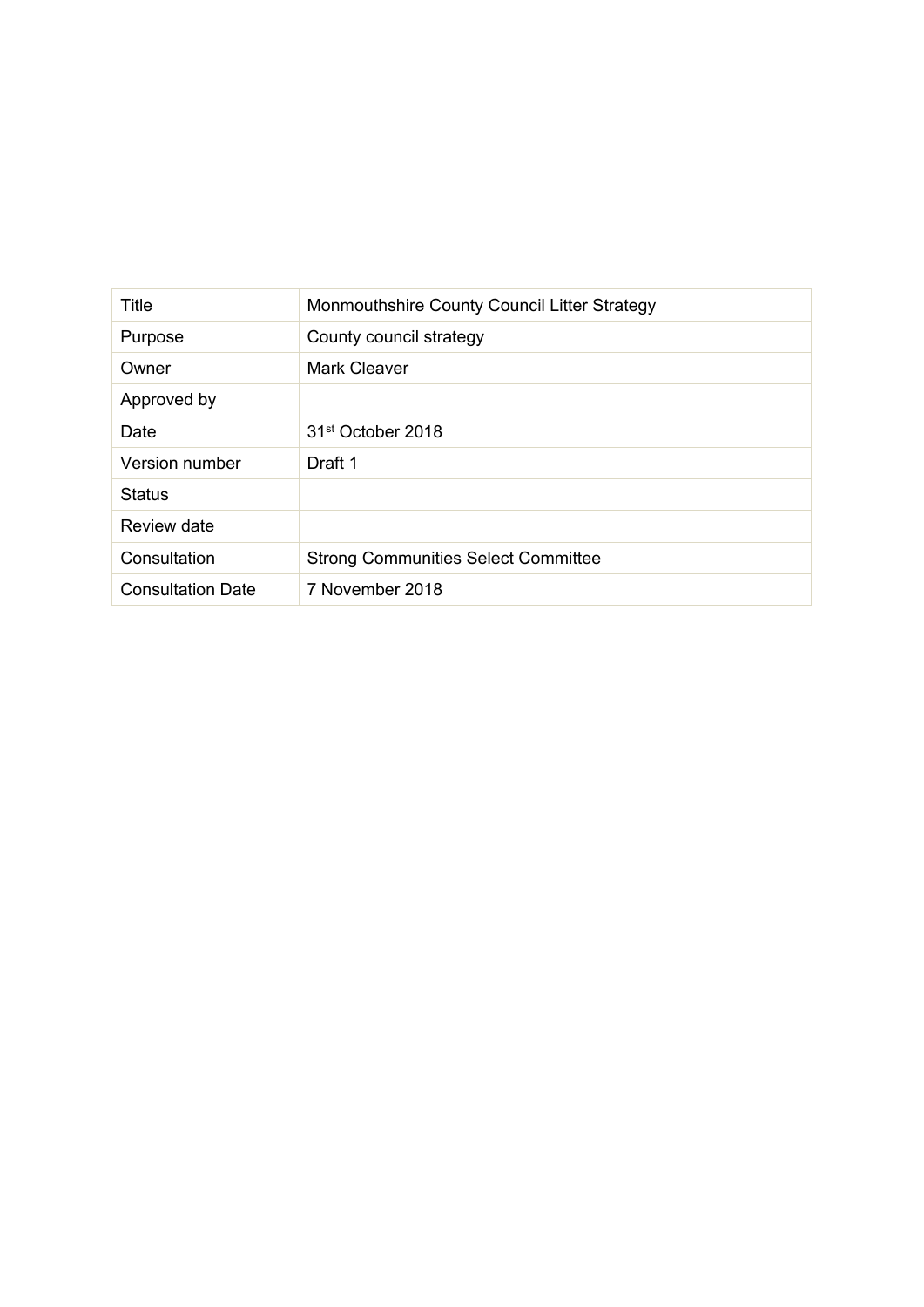#### **Foreword**

For Monmouthshire, reducing litter and the impact of litter is one of the largest areas of concern for residents in relation to Local Environment Quality (LEQ)<sup>1</sup>. To address this concern, this Litter Strategy is the first element in a review of LEQ services. This strategy touches on other issues such as fly tipping and household waste collection where they impact on LEQ. These and other LEQ issues will be addressed more fully as the county council reviews its approach to managing LEQ.

Monmouthshire is a beautiful county and a gateway to a beautiful country. For many visitors, our county is their first impression of Wales, both as a place to visit and to pass through to other destinations. For our residents, it is the setting for vibrant communities and thriving local economies. However, whilst our county ranks highly in Wales for its cleanliness, the county's natural beauty and attractive built environments are sometimes blighted by litter. Furthermore, as a coastal county with rivers that lead directly to the Severn Estuary and out to the sea, we have a global responsibility to act locally to reduce litter in the environment as much as possible.

Dedicated and committed volunteers from our communities and partners, including Keep Wales Tidy, support the county council in tackling litter and the causes of litter. However, a small but significant culture persists that littering is acceptable and this needs to be challenged if we are to meet our responsibilities.

The purpose of this strategy is to set out our ambition and the steps necessary to achieve it. To help explain the actions we feel we need to take to affect change, this strategy identifies the scale of the problem in the county and the challenges we face in making those changes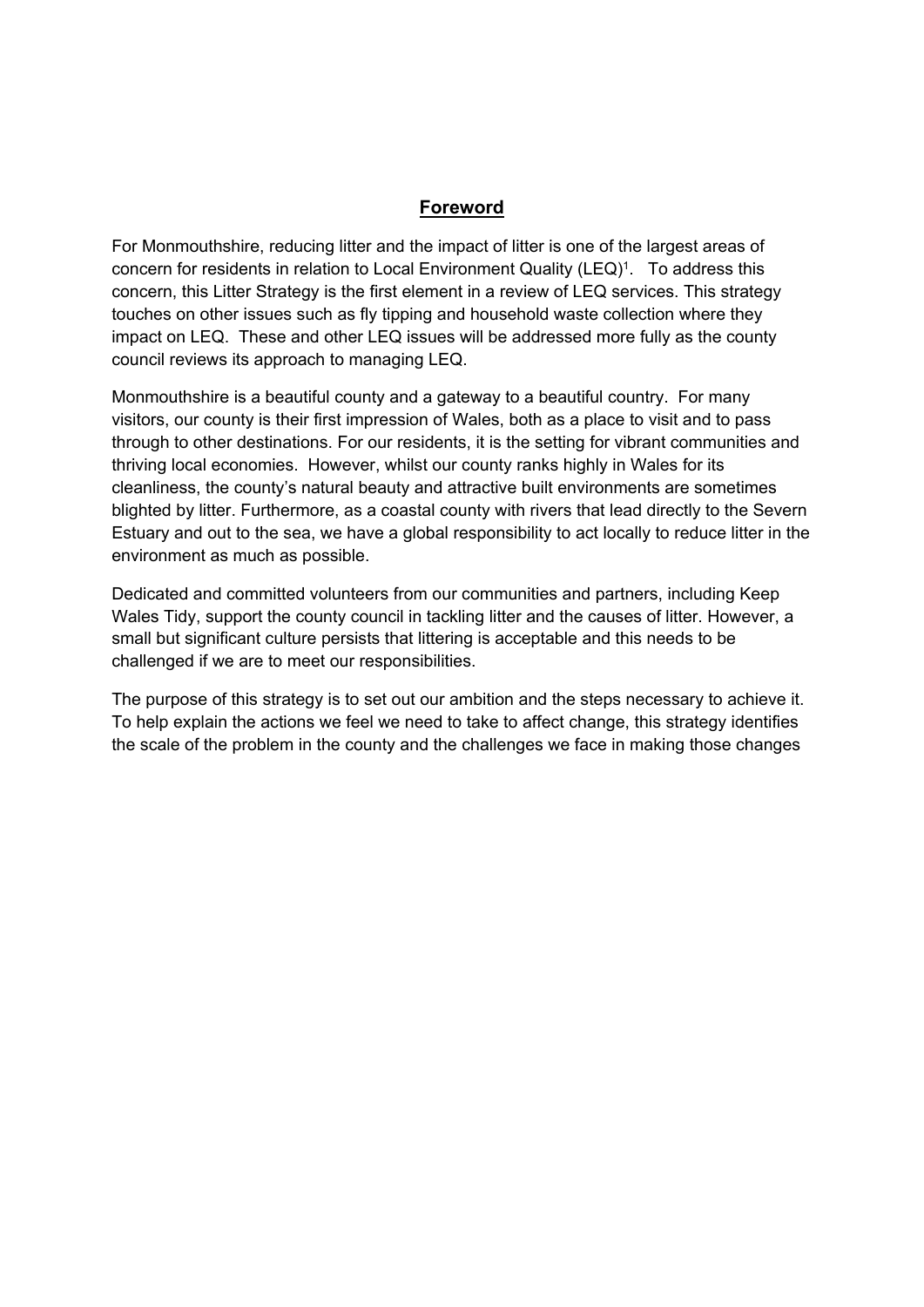# **Ambition**

Our Ambition is simple: To make littering unacceptable behaviour and to seek new and innovative ways to reduce littering and to clear it promptly where it turns up.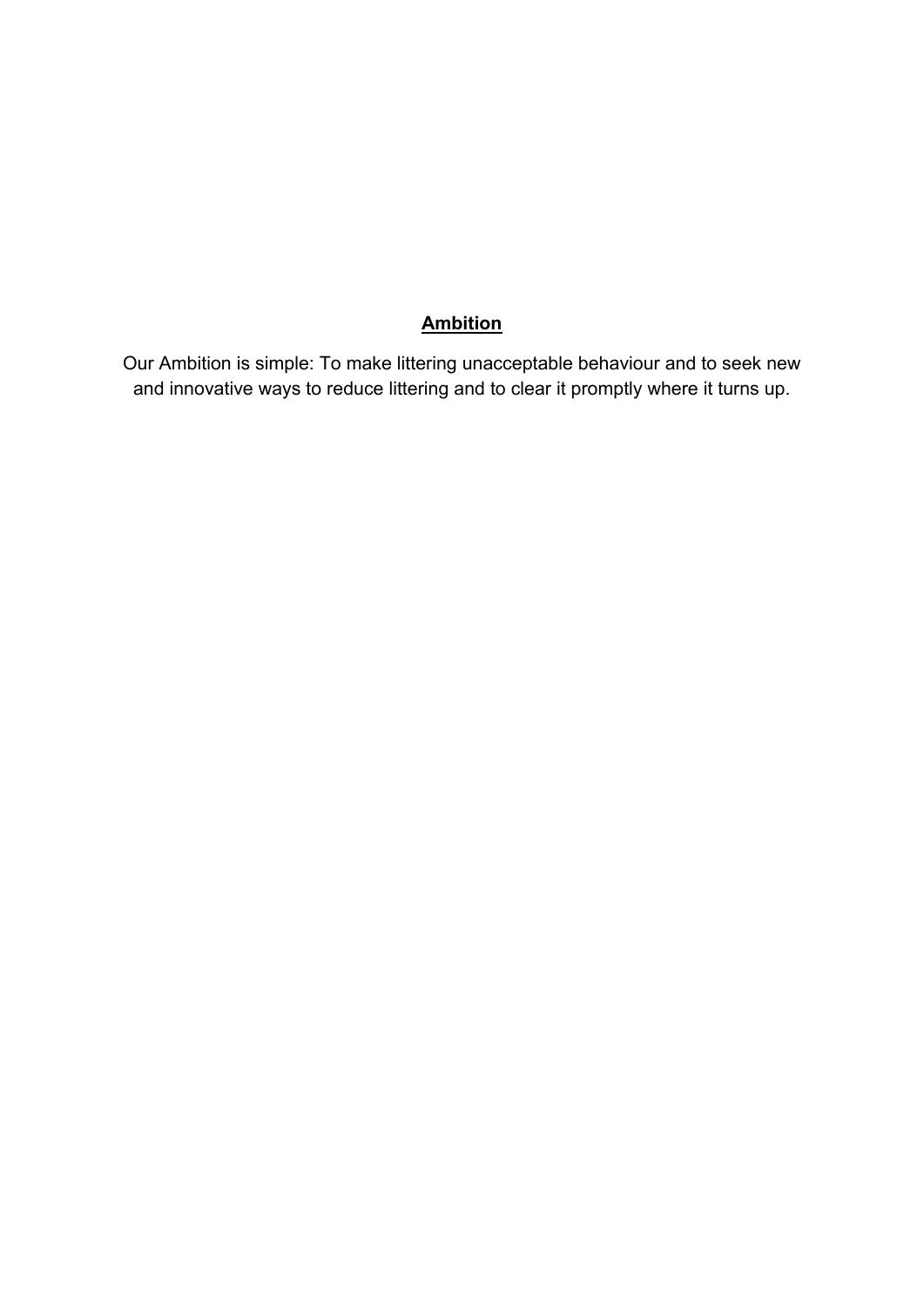#### **The background context**

#### Litter and the law

Litter is controlled under the legislative framework of the Environmental Protection Act 1990, which was amended by the Clean Neighbourhoods and Environment Act 2005.

It is an offence to drop or leave litter and not pick it up. It applies to all land that is open to the air, including land covered with water and privately owned land. A person found guilty of dropping litter can be fined up to £2500 in a magistrate's court. Most offences can be dealt with through serving a Fixed Penalty Notice on the perpetrator by an authorised body such as a local authority or police force. Fixed Penalty Notice charges are set locally at between £75 and £150.

Litter is generally accepted to be anything below the size of a sack of household waste and is mostly understood as items related to smoking, chewing gum or eating and drinking on the move where unwanted items have not been properly disposed of or have been dropped inadvertently.

Section 89 of the Environmental Protection Act 1990 (EPA 1990) places a legal responsibility (a 'duty') on certain organisations to ensure that land, as far as is practicable, is kept clear of litter. Section 91 of the EPA 1990 goes on to state that a person who is fed up with a long-standing litter problem can use a Litter Abatement Order against those organisations listed under Section 89 (the 'duty bodies') if they are failing in their duty to keep that land clean.

There are six 'Duty Bodies' – local authorities, statutory undertakers such as rail and road agencies, Crown Estate, colleges, schools and universities. Privately owned land not open to public access does not qualify for a Litter Abatement Order.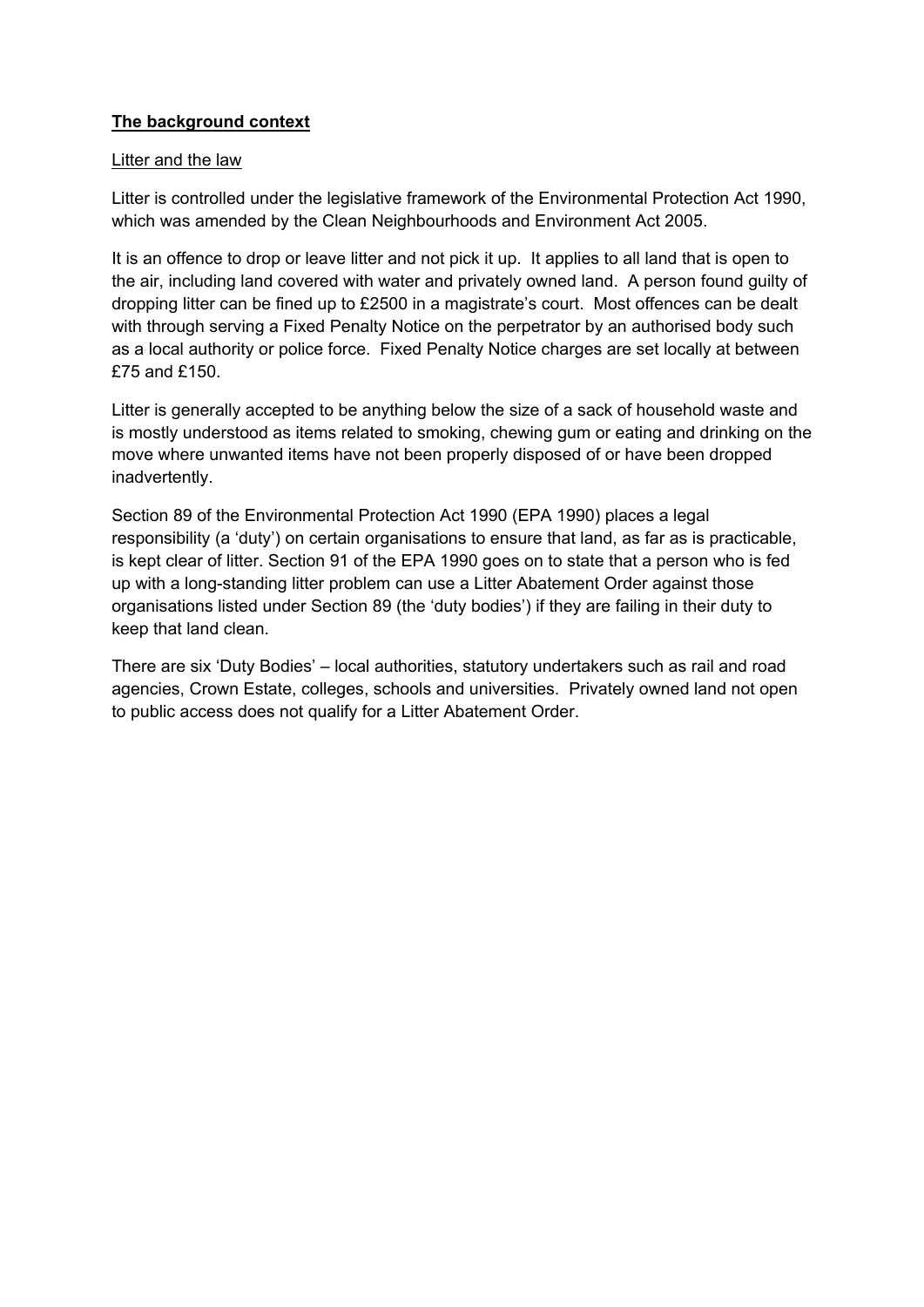#### **Causes of Litter**

The causes of litter are diverse and complex with compounding factors such as a lack of a National Litter Strategy and national media campaigns on the issue, a lack of or fragmented data on the impact or importance of each cause and the effectiveness of different approaches to dealing with them. This section of the strategy, therefore, aims to highlight what the county council understand to be the key causes of litter. The causes of litter outlined below are not ranked for importance or priority as we do not have evidence on which are the most important. The strategy will also set out to identify gaps in knowledge and which issues the county council has the structures, resources and authority to tackle. Where the county council are not in a position to act directly the strategy will outline in what ways it needs to focus on partnership working and community action to secure progress.

**Public understanding of the impact of litter:** Despite the high profile publicity of the impacts of litter on the environment, particularly around plastics, there is still a large disconnect between individual actions and collective impact. There is also a misunderstanding of how and where to use and dispose of biodegradable packaging.

**Lack of an All Wales Litter Strategy:** England and Scotland have produced whole country litter strategies to raise the profile of litter and to give guidance to those that hope to tackle it. The Welsh Government has yet to produce a countrywide strategy that would set the tone and direction for action that would help tackle the challenges we face. A national strategy would also support a better understanding of the hierarchy of issues and enable a countrywide media strategy to target behavioural change to reduce littering behaviours.

**Lack of influence/control/powers:** Whilst there is a perception that the county council is responsible for all public land, there are areas where the council has limited or no powers to act to prevent littering or to provide litter services. Examples include:

- Roadside litter: The county council have to rely on SWTRA to access trunk roads to clear litter and have limited powers to enforce littering from cars.
- There are limited powers in planning to ensure that new developments include conditions around litter control.
- The county council do not have powers to retrospectively place litter management requirements on premises that add to littering issues as part of cultural changes in behaviours e.g. service stations now provide food on the go.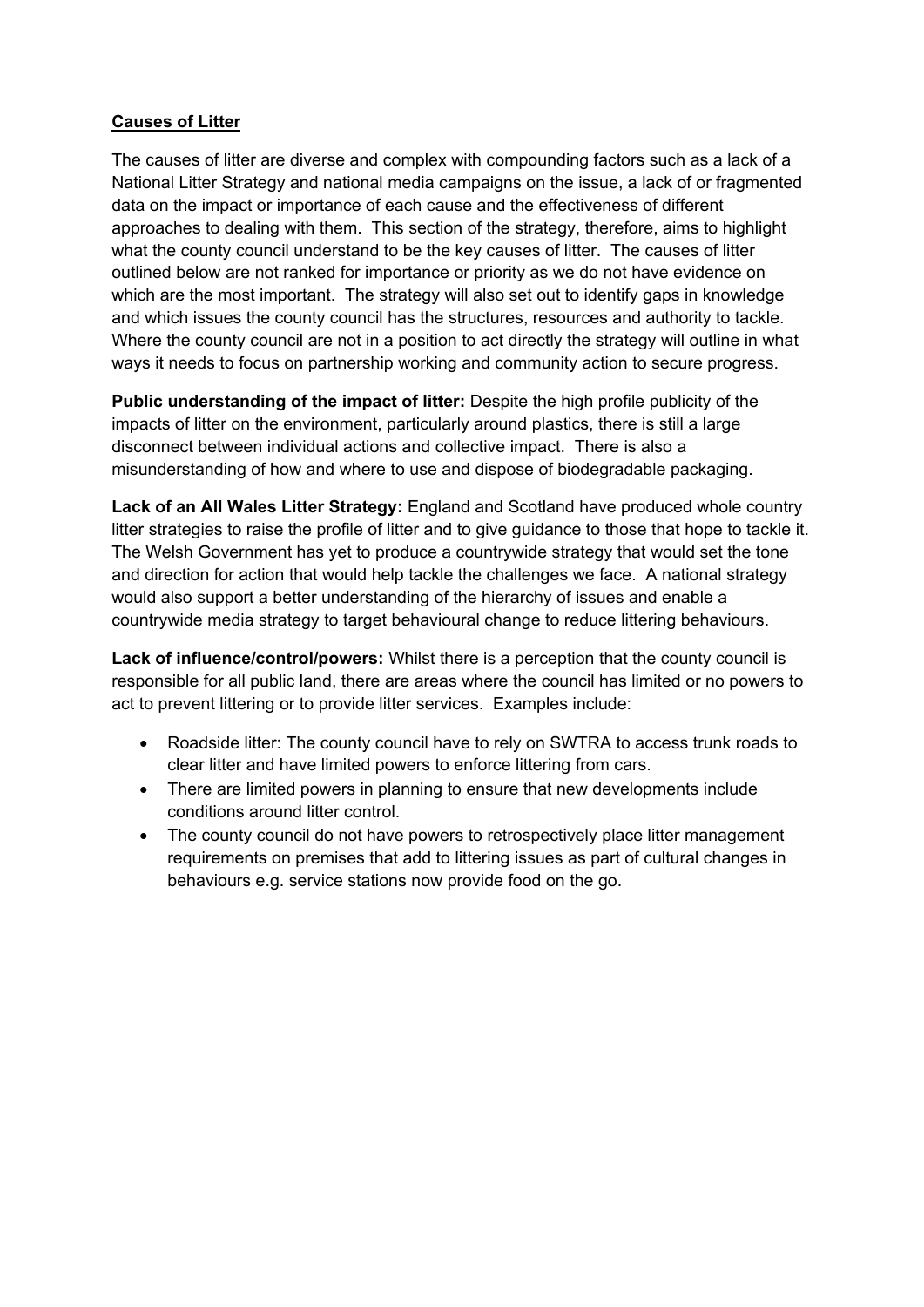**Cultural attitudes:** Our experience suggests that a number of cultural changes have lead littering to become an acceptable behaviour. Examples include:

- The increasing disconnect with the natural environment caused in part by alternative pastimes based around technology
- Changes in the way we consume food and drink and move to eating (and drinking) on the go
- Increased night-time economy and its impact on less responsible behaviour in urban centres
- Increased car ownership and improvements in car design separates travellers from the experience of the environment around them
- Expectations of responsibility for litter clearance
- Lack of awareness of wider costs of litter
- Culture of instant gratification, a compounding factor of eating on the go, the desire to live in the moment means not wanting to hold on to litter until a bin can be found and a reduced sense of responsibility beyond the self.

**Eating on the go:** With a move to eating on the go, there is an increase in disposable packaging. Today, food and drink are consumed in spatially different ways to the past. Under these conditions, it is not possible to predict the locations for bins to meet the needs of those consumers eating on the go. In addition, eating on the go packaging often has high volume packaging (plastic bottles and food trays) meaning bins fill more quickly. Eating/drinking on the go has also become commonplace whilst driving leading to roadside litter where litter bins would not be an appropriate solution.

**Tourism and Leisure:** Monmouthshire is a destination county for certain types of tourists largely to enjoy outdoor recreation and historic attractions. Whilst this brings many benefits, tourists do not always have access to facilities for disposing of litter in the same way as residents, e.g. not so easy to take litter home. Tourism also supports demand for eating on the go.

**Smoking:** Keep Wales Tidy identifies smoking related litter as the most common type of litter found on the streets of Wales.

"Although cigarette ends are small, by law they still count as litter. Their small size makes them difficult and costly to clean, and also means they are easily transported to our waterways and coast by wind and water. Not only do they contain toxins which pollute our waters, but they can be mistaken by wildlife for food, which can be deadly. Cigarette filters are not biodegradable. They're actually made of plastic, so they stay in the environment for a long time."

Keep Wales Tidy provides useful data on this issue along with strategies for tackling it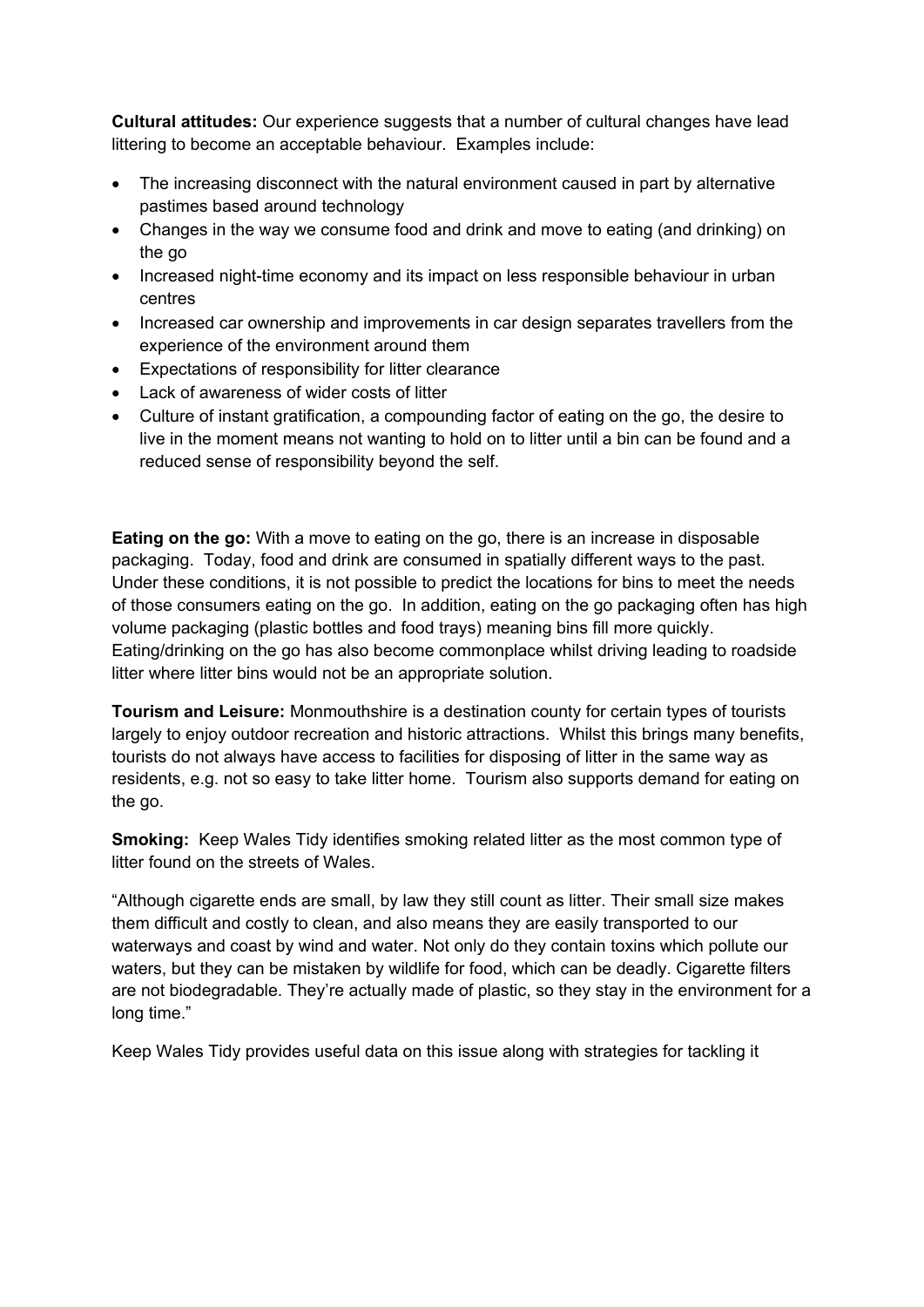**Dog ownership:** Dogs play an immensely important role in our societies, from highly trained working dogs on farms, support dogs for the disabled, rescue dogs for emergency services and educational dogs for children with behavioural needs, through to companion animals for people of all ages. Dogs promote health and well-being, encourage regular exercise and help break down social barriers. However, dog fouling can cause serious health problems and is the cause of considerable numbers of complaints about street cleanliness.

Dog ownership is on the rise and, whilst the failure to clear up dog fouling is increasingly socially unacceptable, there remains a small minority of dog owners that either fail to clear up after their pets, or clear up but fail to bin it. Failure to clear up properly after dog fouling causes specific additional concerns around health of people, livestock and wildlife. The problems are exacerbated by lack of clarity as to when, where and how to dispose of dog waste correctly.

**Drugs paraphernalia:** A relatively small issue in terms of volume of litter but significant in potential impact on human health, both for the public at large and for staff dealing with the issue. Drug paraphernalia is a difficult problem to tackle at a departmental or even county council level and requires partnership working and lobbying.

**Packaging:** Changes in shopping behaviour from high street to online, increasing use of marketing on packaging, use of packaging to increase shelf life of products all contribute to an increase in the volume of packaging and a change in the materials used in packaging. Inevitably, an increase in packaging has led to an increase in waste, whether intentionally or otherwise, some of which ends up as litter.

**Long distance transport:** There is a lack of rest facilities for long distance lorry drivers leading to littering of major laybys in the county. Challenges exist for such locations as bins in these locations attract fly tipping, misuse and abuse.

**Schools:** walking routes to high schools attract litter as many children eat on the go both to and from school. It only takes a small minority to drop litter on a daily basis on the same routes for litter to become a problem in these areas. The cohort effect makes challenging behaviours an ongoing requirement in an already highly pressured educational curriculum.

**Commercial and household waste collection:** Pressure from welsh government recycling targets put pressure on waste collection services. Whilst waste segregated at source is widely seen as improving the quality of recylates, the logistics of this approach can lead to the creation of litter. Example problems include historic urban areas lacking in space for bins and refuse lorries, households not equipped to store multiple bins for waste segregation, confusion over collection days.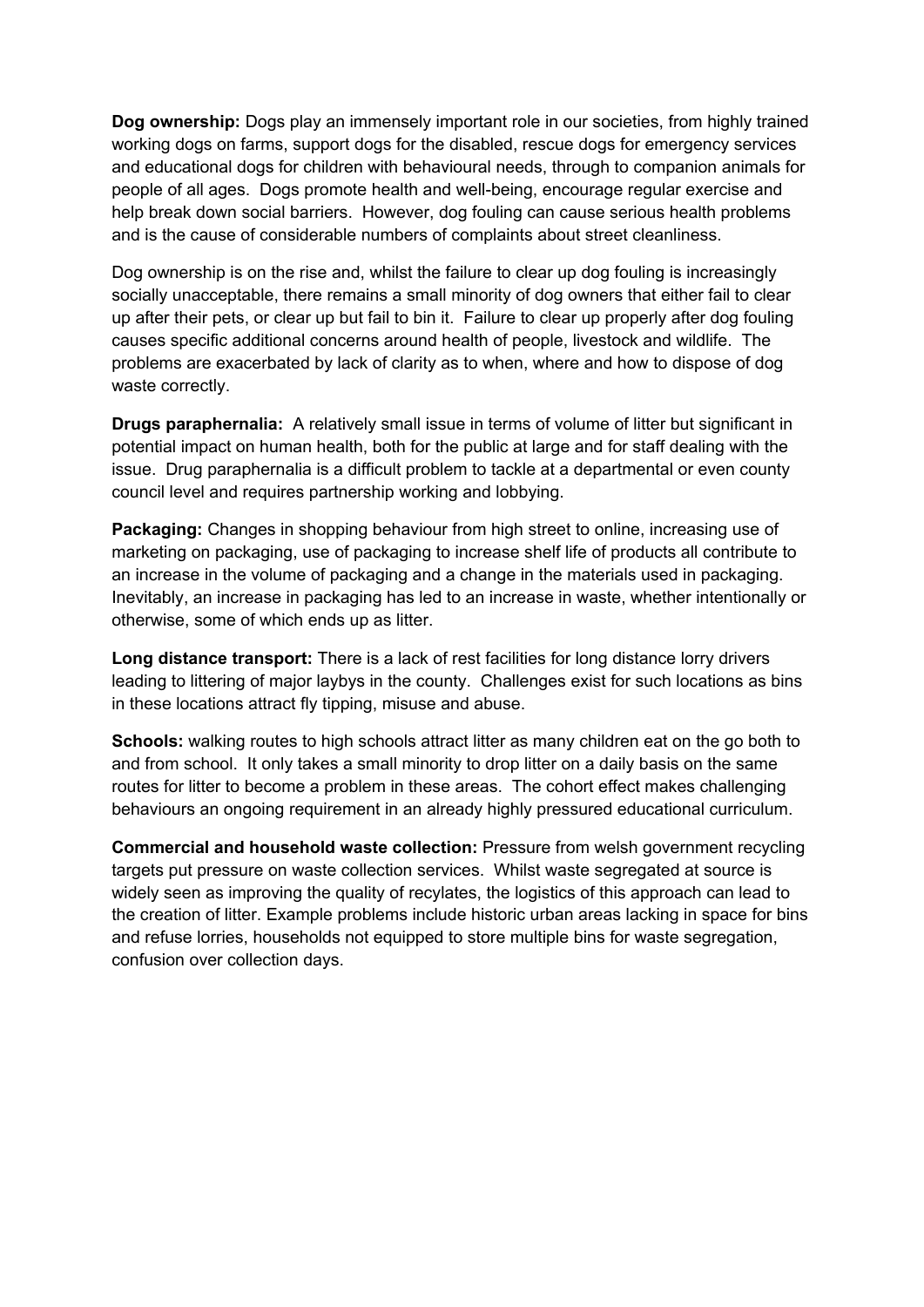#### **Where are we now**

In the UK the cost of dealing with litter is around £850 million a year and whilst the types of litter have changed, the level of litter has not fallen for over 12 years. Fast food litter has increased over the last decade as people have taken up the habit of eating and drinking on the go. Litter can last a very long time in the environment, with some materials such as crisp packets, cans and glass bottles remaining intact for decades, and plastic bottles having a life of hundreds of years.

Scotland released a national strategy for litter in 2014 followed by a Litter Strategy for England, published in May 2017. Both documents include a combination of education, enforcement and improved infrastructure. Currently, there is no national litter strategy for Wales. A national strategy has the benefit of providing a framework within which local activity can fit. In March 2017 Keep Wales Tidy published a new report "Tackling Litter on our Roads". The conclusion to the report outlines a series of recommended actions:

- Tackling behaviour
- Increase cleansing without increasing the cost and burden on local authorities
- Deal with some types of litter at source (especially plastic bottles and fast food packaging)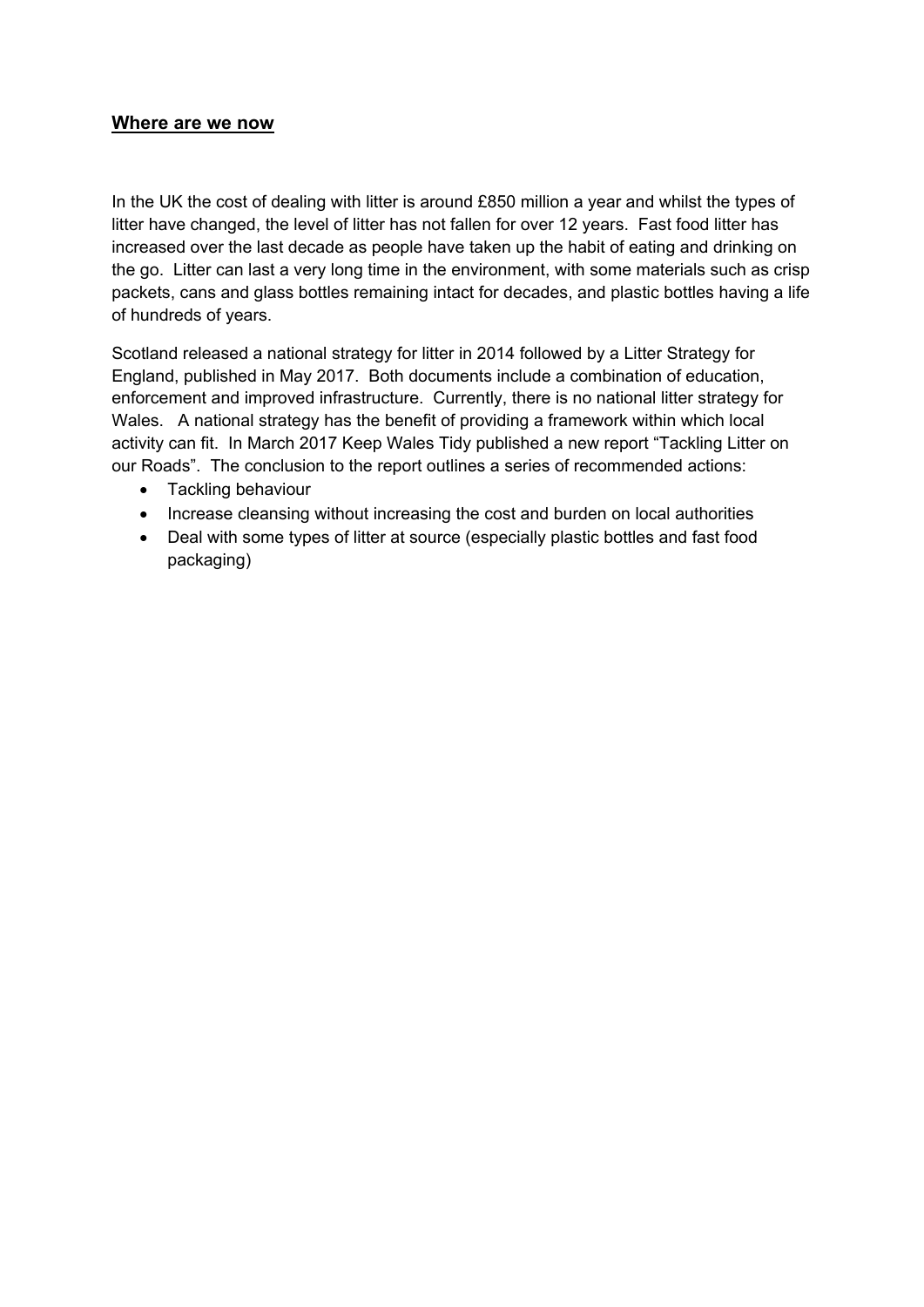### **Scale of the problem in Monmouthshire**

.

Monmouthshire is a county with high quality landscapes, historic towns and villages and many protected environments that are highly valued by local communities. These beautiful towns and rural landscapes also contribute to the local economy by attracting tourists to the region. Litter has a negative impact on the built and natural environment and, ultimately, has a negative impact on the economy, wellbeing and safety of humans and wildlife.

Several trunk roads pass through Monmouthshire and roadside litter along these high speed routes is a particular problem for the appearance of the county as well as incurring a cost involved to clear it. It has been estimated that the cost of cleaning the county's main 'A' roads is £150,000 per annum alone.

Monmouthshire's litter is easily transported by wind or water to other places where it can do unseen damage such as in rivers and seas. There is a great deal of international concern about the sheer volume of plastic litter that is now entering our oceans and the difficulty in removing it. In addition to the obvious dangers to marine life, it is a hazard to the food chain, and assists potentially invasive species to travel around the globe, destroying habitats, threatening species and harming human health.

Monmouthshire's litter problem is a very visible manifestation of some people's lack of awareness and care for the local environment yet for others, it remains one of the issues that they care very much about. In 2016-17 Monmouthshire County Council received 332 complaints about litter and 569 reports of fly tipping via the My Council Services portal. During 2017 the council undertook an extensive open consultation asking nearly 1500 local people of all ages what they liked and what could be improved about living in Monmouthshire. 3% (42) of responses mentioned litter as having a negative impact on their impression of the County. Some of the solutions proposed by local people include education, increasing the number of litter bins, better enforcement and more volunteering.

The latest survey by Keep Wales  $Ti\,dy<sup>1</sup>$  of Monmouthshire's streets shows that the cleanliness of Monmouthshire's streets has fallen over the last 12 months (2018). The most common type of litter found was smoking litter (found on 85.4% of streets surveyed), confectionery (found on 62.5% of streets) and drinks litter (16.7% of streets). Litter from pedestrian sources was most prevalent. 95.8% of streets were awarded a Grade B or higher for cleanliness a decrease on previous years, falling to its lowest level since 2010-11.

Whilst the figures show that street cleanliness is generally high, there are still problem areas and issues that need to be tackled. With the current and ongoing constraints on resourcing there is a need to work more efficiently, particularly if we are to curb the recent fall in performance and to deal with changes in culture that are leading to new litter related challenges.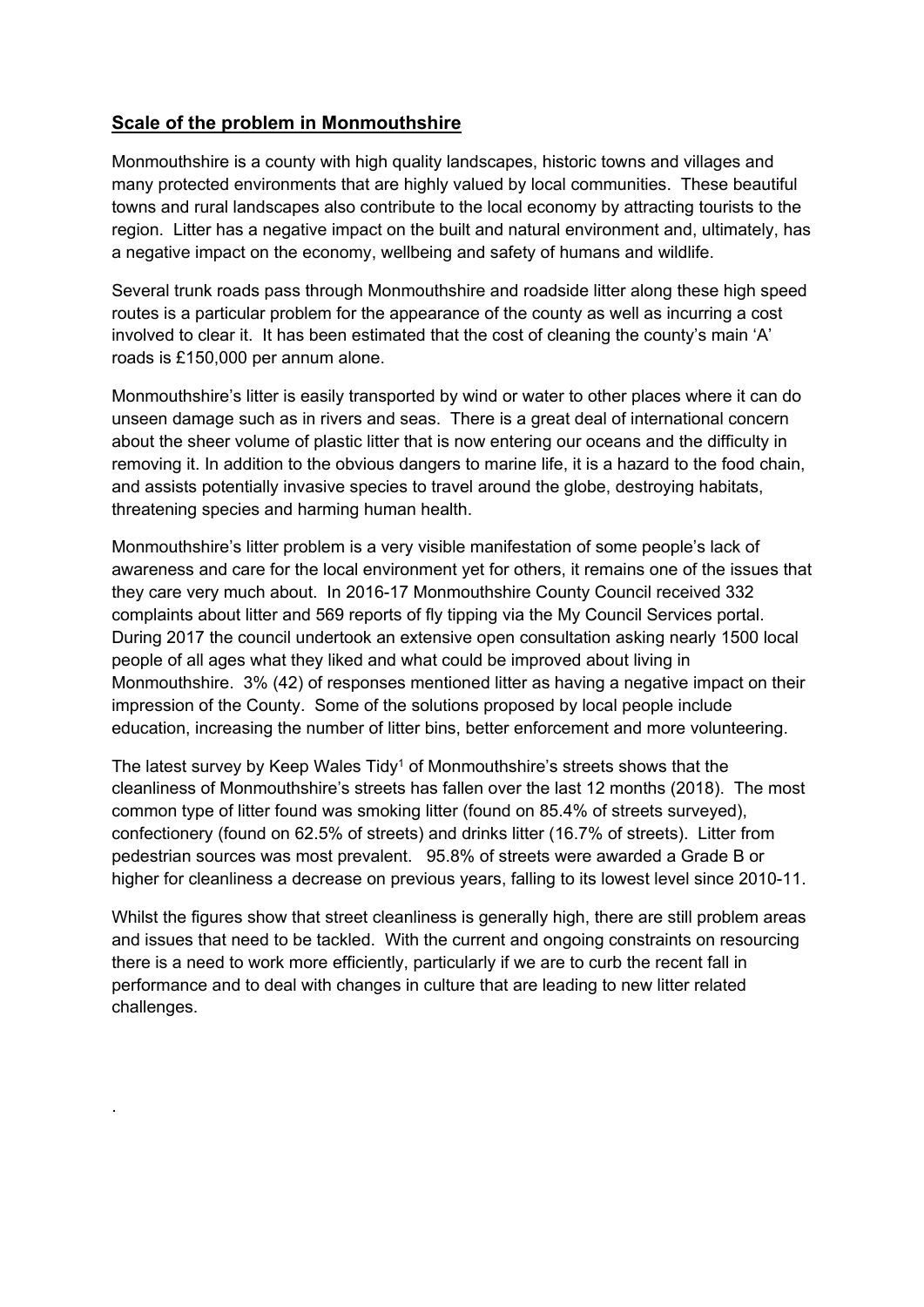### **Spending on litter collection in Monmouthshire**

Considerable financial and man power resources are dedicated to collecting litter in the streets, emptying litter bins and litter picking along country lanes.

It is difficult to quantify the actual cost of litter collection as it is spread across a wide range of departments within Monmouthshire.

The clearance of litter is an avoidable cost but to reduce this requires significant culture change alongside well designed and planned infrastructure and services to meet current and future needs. Changing culture is challenging and requires ongoing investment in education, engagement and, occasionally, enforcement. Given that much of our infrastructure is old and designed and planned for a different time, updating this to meet current and predicted need in the current economic environment will be a challenge and new and innovative ways to deal with this will be necessary

In addition to County Council staff, the council engages with the prison service and probation service to support litter picking across the county. Furthermore, more than 160 dedicated volunteers regularly litter pick in the areas where they live, some of whom will also separate materials into recyclables and waste. Volunteers in rural areas carry out cleansing where it is difficult for the county council to do so due to a lack of resources and volunteers are often able to undertake additional regular deep cleans of their local area. The county council provide volunteers with equipment and collect bagged litter from these activities. Keep Wales Tidy also supports volunteers Local Litter Champions who regularly patrol a route and report the amount of litter collected.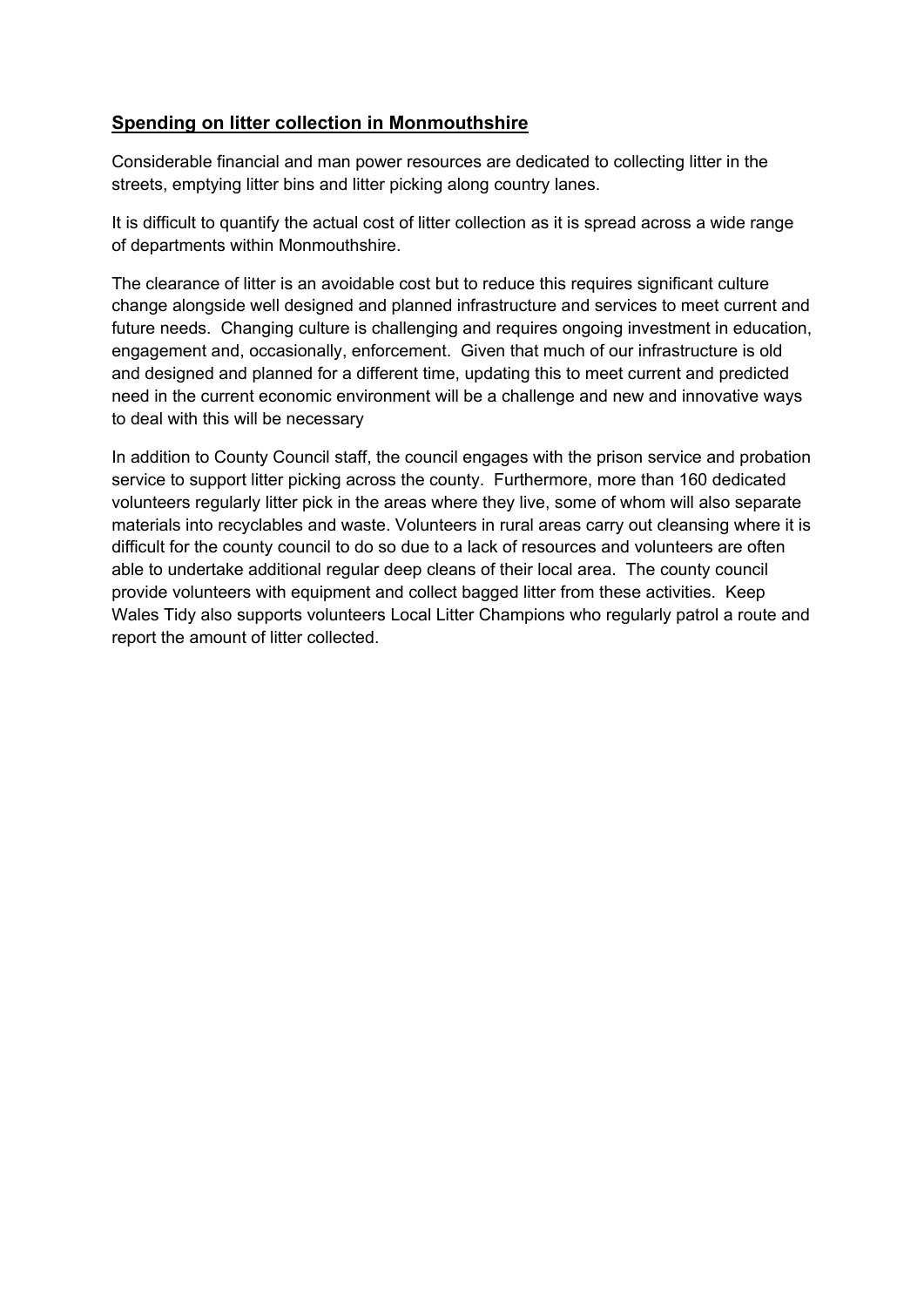### **Litter prevention**

Monmouthshire County Council Waste & Street Services officers and Keep Wales Tidy undertake litter education and prevention work. Most of this takes place within primary and secondary schools or at the County Council's One Planet Education Centre at Llanfoist. Currently very limited work is undertaken with the general public on raising awareness about litter. There is little work done in Monmouthshire that tackles the root sources of packaging although some volunteer groups have been working to persuade fast food outlets to switch to more environmentally friendly forms of packaging and there is a growing *Plastic Free* movement in Monmouthshire's towns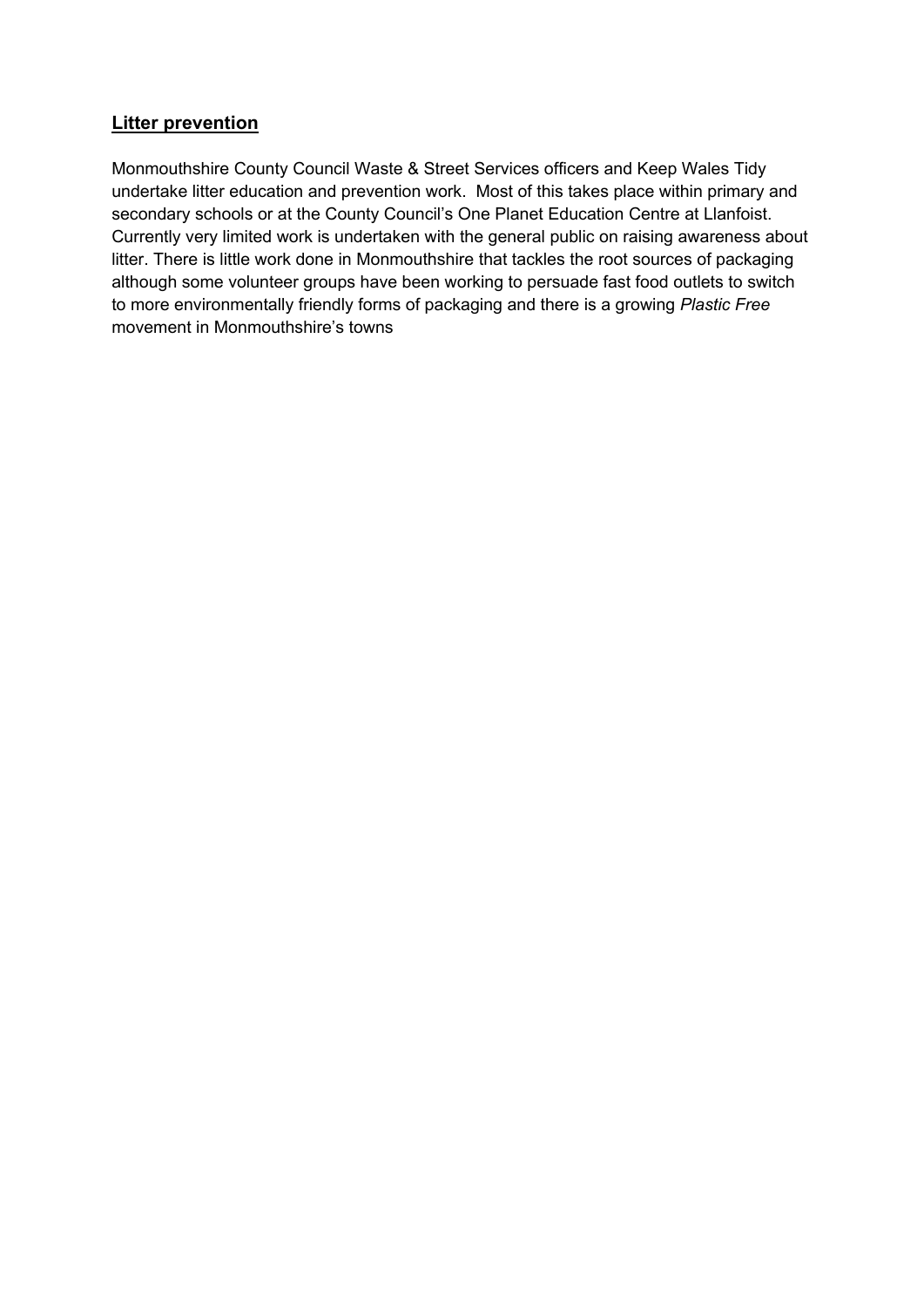#### **Where do we want to be**

Consultation with staff and councillors, community groups and individuals, Keep Wales tidy and other Stakeholders has made it clear that we want a cleaner county. Our ambition is simple: To make littering unacceptable behaviour and to seek new and innovative ways to reduce littering and to clear it promptly where it turns up. To achieve this ambition, we have reviewed out approach to dealing with litter and set out an action plan to help us achieve this.

### **Our approach**

Monmouthshire County Council has adopted positive collaborative approach to tackling litter in the county. In response to views from our stakeholders, the county council has identified five thematic areas of work to tackle the many and diverse causes of litter that build on current practice and on which an action plan (set out in the appendix) has been developed. The five thematic areas of work are:

- **Education**
- Enforcement
- Infrastructure
- Service design
- Partnership working

The action plan will be underpinned by the best available data. Where gaps in the data exist or where data is scarce we will work with our partners to collect and analyse data to underpin our approach.

The action plan is set in the context of two key challenge:

#### **Financial:**

The County Council has experienced the longest period of financial constraints in its history and resources to tackle litter are severely limited. Cleansing services are provided across a range of departments and therefore difficult to quantify the full costs to the Council.

There is a dedicated provision for cleansing in the form of Environmental Protection Act EPA Teams within Waste and Street Services. The EPA budget has been maintained over the last 5 years but budget cuts in other areas like refuse collection and grounds maintenance directly impact on the ability to provide this service. Resources often competing against often higher priority areas like refuse collection and safety cuts.

#### **Fragmentation of assets and services:**

Land and infrastructure assets are and continue to be fragmented creating barriers to strategic planning for litter, examples include land transfers to housing associations, management of land assets split across departments, arterial roads in control of SWTRA. Furthermore, the County Council is in the process of creating a new arms-length delivery body for leisure and countryside that will augment fragmentation of services.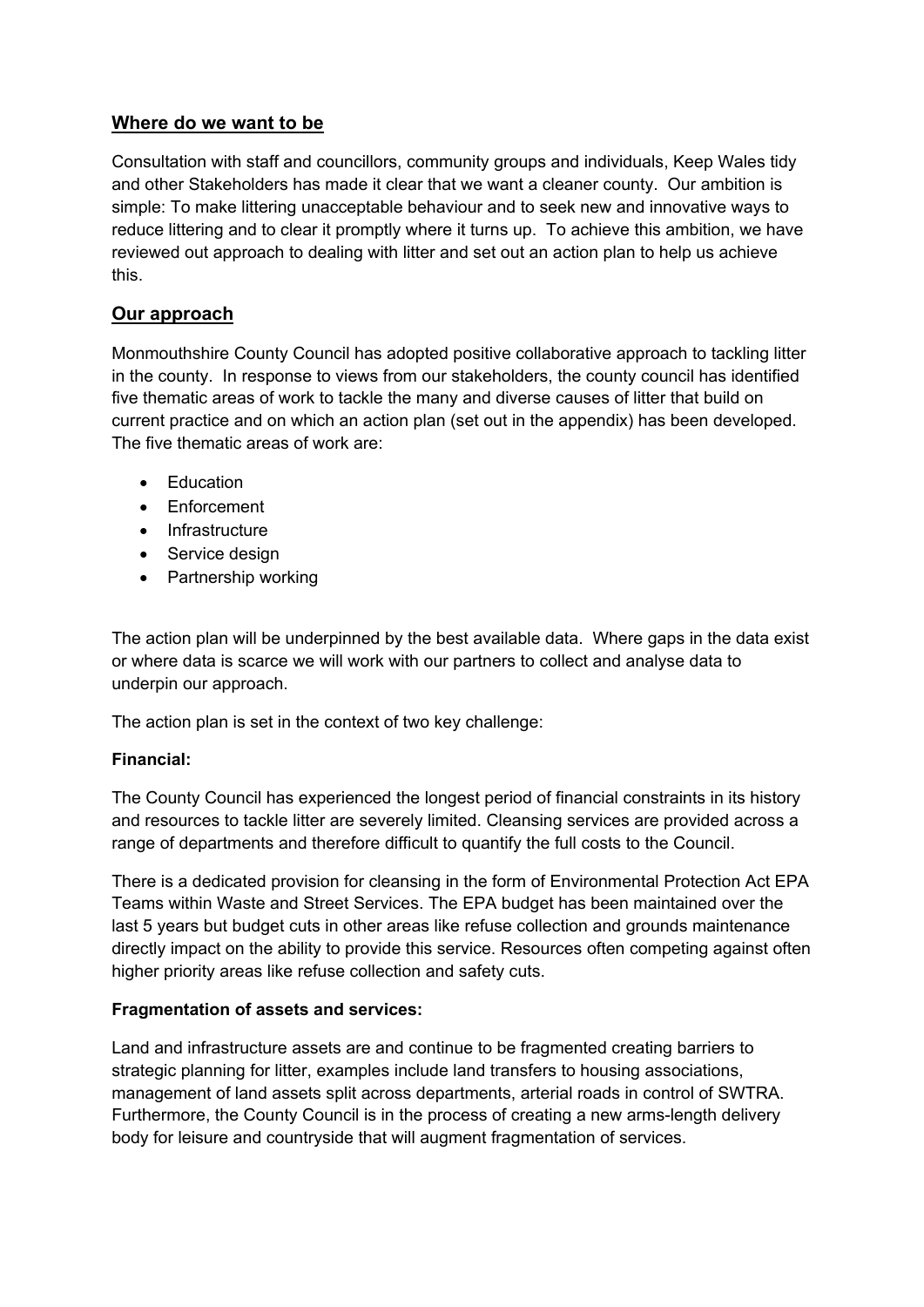## **Action Plan Overview**

| Thematic area of work<br><b>Causes of litter</b> | Education | Enforcement               | <b>Infrastructure</b> | Service<br>Design         | Partnership<br>Working |
|--------------------------------------------------|-----------|---------------------------|-----------------------|---------------------------|------------------------|
| Public understanding of the impact of<br>litter  | X         |                           |                       |                           | X                      |
| Lack of a national strategy for litter           |           |                           |                       |                           | X                      |
| Changes in culture                               | X         | $\boldsymbol{\mathsf{x}}$ | X                     |                           | X                      |
| Eating on the go                                 | X         | X                         | X                     | $\mathsf{x}$              |                        |
| Tourism and leisure                              |           |                           | x                     | X                         | X                      |
| Smoking related litter                           | x         |                           | X                     |                           |                        |
| The impact of dog ownership                      | X         | $\boldsymbol{\mathsf{x}}$ | X                     |                           | $\mathsf{x}$           |
| Packaging                                        |           |                           |                       |                           | $\mathsf{x}$           |
| Long distance transport                          |           |                           | X                     | X                         | X                      |
| Schools                                          | X         |                           | X                     |                           |                        |
| <b>Waste collection services</b>                 |           |                           | X                     | $\boldsymbol{\mathsf{x}}$ |                        |

The County Council is facing further cuts in funding including in the area of Local Environmental Quality. The next section of the Strategy provides and aspirational Strategic Action Plan that sets out to tackle the challenges highlighted above. However, given the pressure on resources, many of the actions are dependent on securing external funding including those where internal resources have been nominally identified.